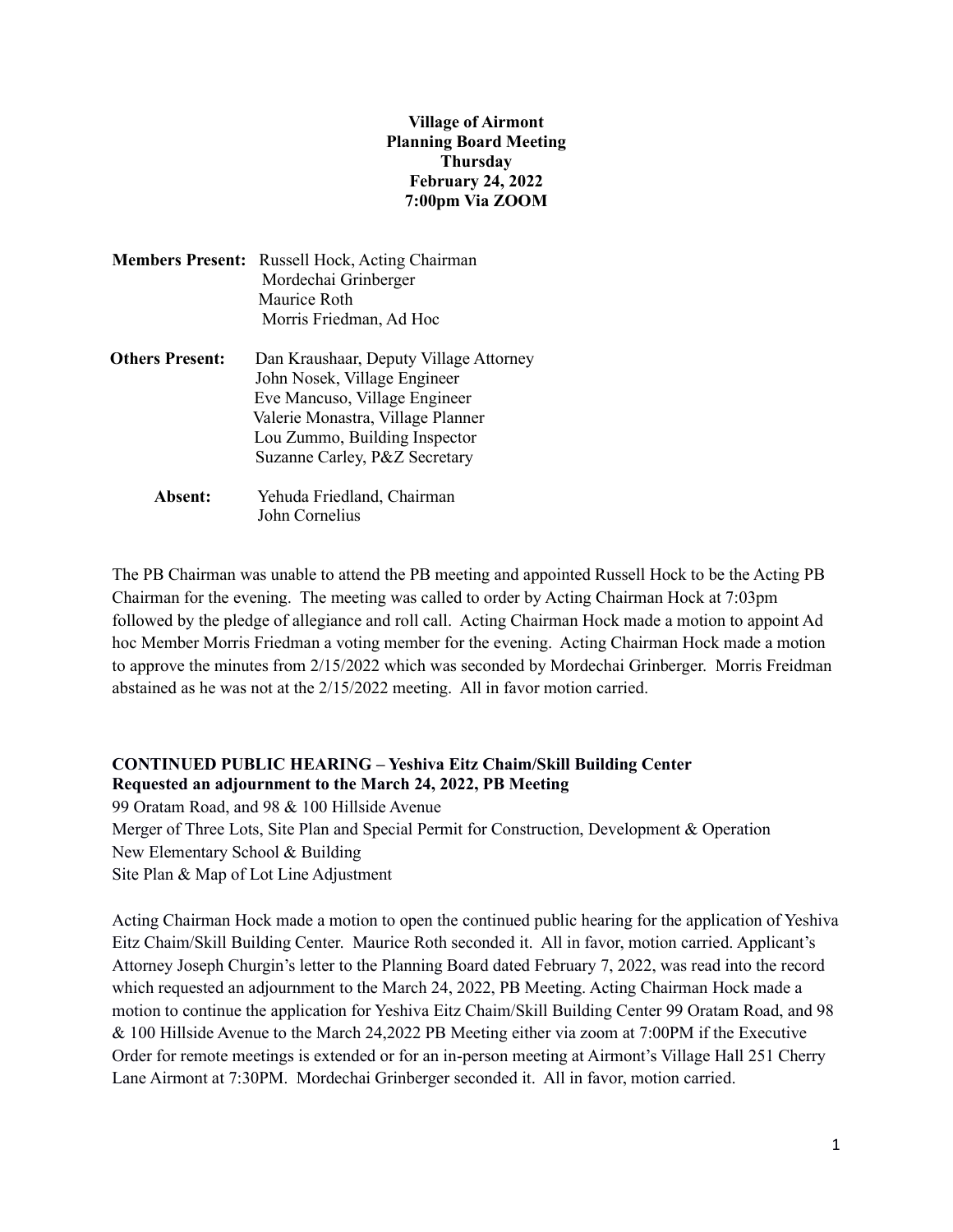## **CONTINUED PUBLIC HEARING – 10 S. DeBaun LLC Requested an adjournment to the March 24, 2022, PB Meeting** 10 S. DeBaun Two Office Buildings Amended Site Plan Application with Minor Modifications

Acting Chairman Hock made a motion to open the continued public hearing for the application of 10 S. DeBaun LLC – 10 S. DeBaun Avenue. Maurice Roth seconded it. All in favor, motion carried. Applicant's Attorney Amy Mele's letter to the Planning Board dated February 23, 2022, was read into the record which requested an adjournment to the March 24, 2022, PB Meeting. Acting Chairman Hock made a motion to continue the application for 10 S. DeBaun LLC – 10 S. DeBaun Avenue to the March 24,2022 PB Meeting either via zoom at 7:00PM if the Executive Order for remote meetings is extended or for an in-person meeting at Airmont's Village Hall 251 Cherry Lane Airmont at 7:30PM. Morris Freidman seconded it. All in favor, motion carried.

## **CONTINUED PUBLIC HEARING – Stage Street – 124 Route 59**

124 Route 59 Office/Warehouse Building Amended Site Plan

Paul Baum applicant's attorney reiterated tat they started this process in 2019 and went to PB Meetings and went to ZBA as an uncoordinated SEQRA for variances which they obtained. This project is for a 5600sf warehouse with 400 sf of an accessory office building with 8 parking spaces and three (3) loading bays. While are the ZBA they reduced the building in the rear by a 25 ft. setback and 25-foot buffer towards the Indian Rock Townhouse Complex in the rear. The plans are revised as of 2/11/2022 and we have addressed all the agency comments.

We submitted a response to the PB GML dated  $6/26/2019$  which was a disapproval. This was very similar to that of their ZBA GML review which was a disapproval and were granted the variances with overrides. We have responded to the Village Planner and Village Engineer comments. We have also submitted a response to part II of the SEQRA form prepared by NPV. No impacts were found to be significant and aa Negative Declaration was recommended for the project.

Requesting two small waivers  $-1$ ) one parking stall length to be reduced from the required 19 ft. to 18 ft. and 2) requesting reduction on the size of the loading berth from 40ft to 18 ft. Small warehouse operation with no big trucks. They are limiting the size of the trucks with a 18ft nose to tail and put a note on the plan as recommended by the Village Planner. We are here this evening to continue the PB review of the project and are requesting 1) issue a Negative Declaration 2) grant two small waivers and we request that you override the GML to grant the special permit and site plan approval.

Here with Rachel Barese the engineer on the project. Available any questions and address any other comments. P&Z note that she did send out the revised plans for a new GML for the record as requested at the last meeting, however it went out after the meeting date which was less than the 30-day requirement to this meeting. Therefore, we did not receive the new GML as of yet on the updated plans. Paul Baum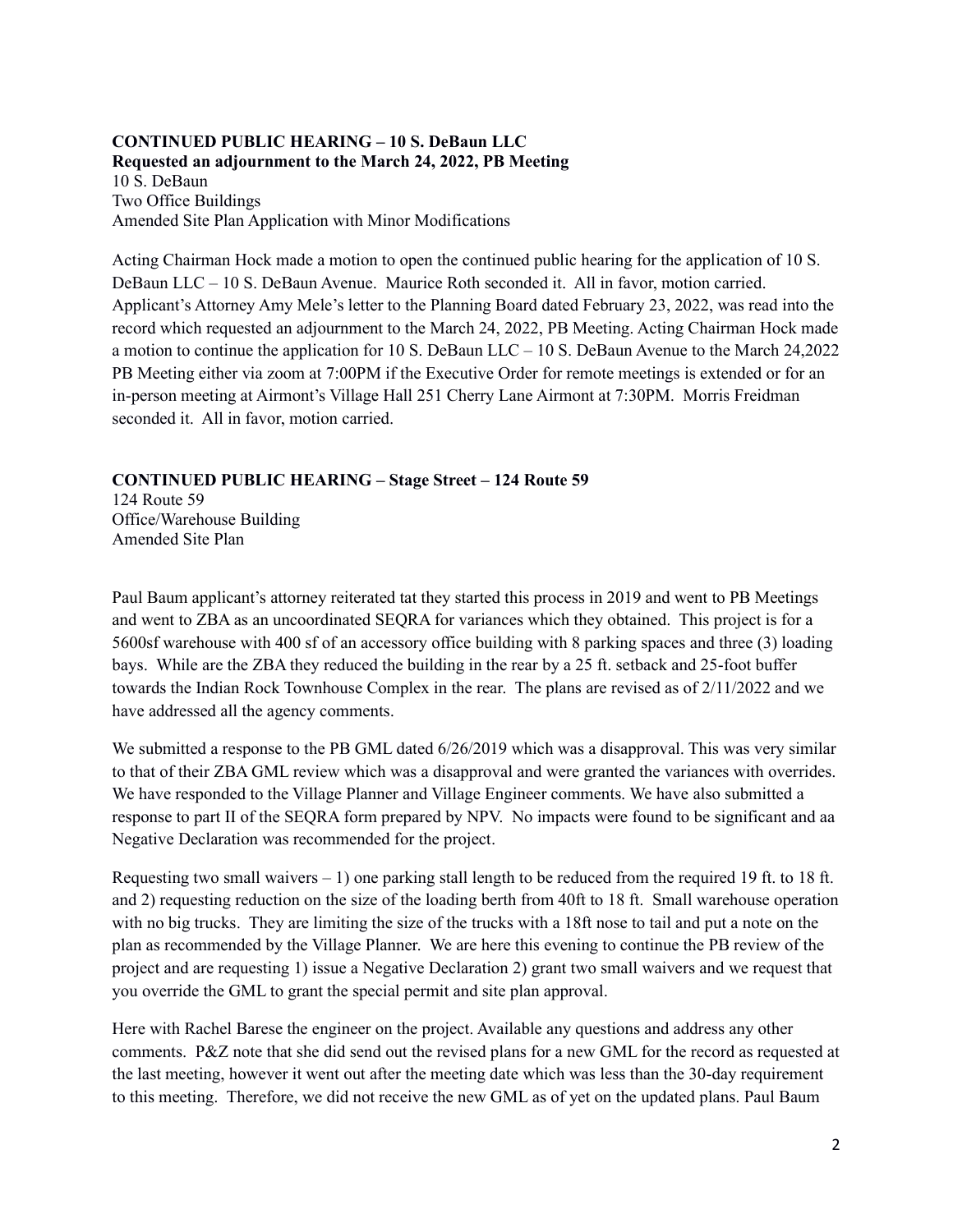noted he would like to get the other items out of the way as the Board cannot take action until the new GML is received.

Rachel Barese noted that they revised their responses to the EAF. Small possible change to the historical ecological and have the letter from SHPO so there is no impact same as before. Received the recent professional letters.

The Village Planner noted that there were a few process comments and provided a Part 2 EAF & provided additional detail recommended so that the PB can issue a Negative Declaration for the project. Noted item #17 of the prior GML if it's the same if keep same comments for one or two items. All outstanding site plan comments have been addressed.

The Building Inspector indicated that he had no further comments. The P&Z Secretary read the Village Engineer's letter 2-23-2022 dated into the record as the Village Engineer was not present. The letter from Tallman Fire Department dated 2-22-2022 was read by Acting Chairman Hock and the applicant indicated that there is no problem with putting a hydrant on the north side and would put it adjacent to 130 Route 59's hydrant. They already have one at the 130 Route 59 site with no problems. They also addressed the turnaround, so the applicant has no objections. Dan Kraushaar noted that the way the paragraph from Tallman Fire reads regarding the sprinklers that he interprets that regardless of whether they are required they want you to install a sprinkler system. Rachel Barese noted that they will comply with the building code if required. Paul Baum noted that if they are required yes, they will put them in, if not, not putting them in as their letter denotes "should be sprinklered" "separate for Buildings A & Building B" in the event the single building meets the code requirement. Paul Noted that they met with the Fire Department. This is a building code issue not based on location of a use or hindrance over and above NY State & Fire Code.

The Building Inspector suggested the Fire Inspector and the Fire Department should have a discussion based on the fire load and the distance of the demand from the fire hose. Paul said it was a good suggestion and even if the code doesn't require it, they will do what is needed for the construction of the building.

Danielle Meehan – 18 Ackerman Avenue inquired as to whether or not this property needed an ESA waiver? She noted that Sewer District #1 us in the ESA Waiver for existing sewers. Rachel Barese noted that they are not upgrading it is only a connection. Danielle indicated that other recent projects have had a profound negative impact and that there is a huge obligation to the residents as it is affecting their water quality. There are PFA's in the water and there is a lot of water in the back area of this property. She also noted that the traffic study is flawed as making a left out of Stage Street is almost impossible. This is a bad situation that will be made worse.

Acting Chairman Hock asked the PB Members if they had any questions or comments. Mordechai Grinberger asked to confirm that they cannot close the public hearing. Dan Kraushaar noted that he is correct, that they cannot close the public hearing yet because they would not be able to accept additional comments on the new GML which may be important. The Village Planner noted that they can vote on the Negative Declaration and clearly discuss the GML. She can draft a resolution for next month if they are fine with the waivers. She indicated that they should vote on the negative declaration and continue the public hearing.